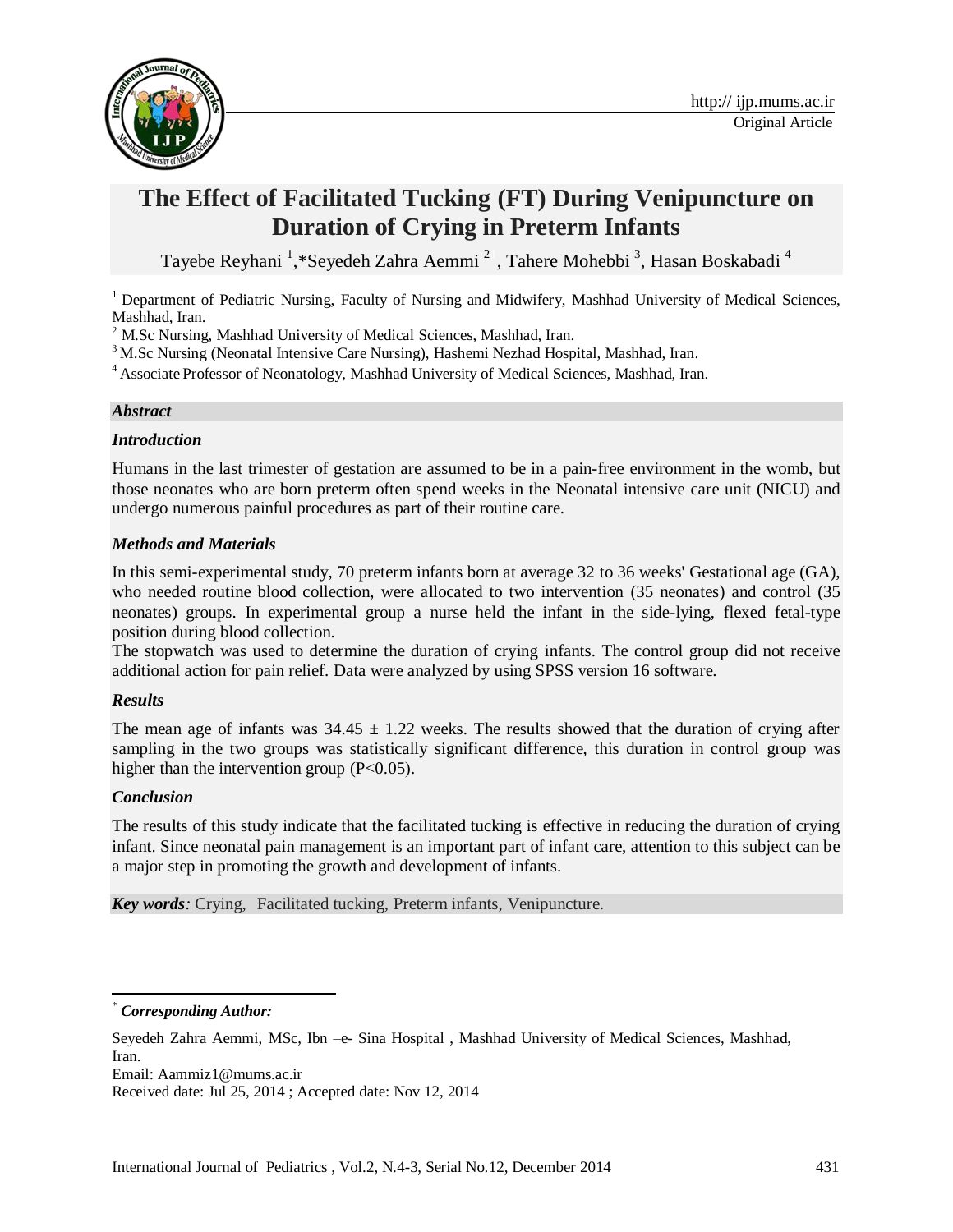# **Introduction**

Infants that are born preterm arrive in an untimely manner before their anatomy and physiology are prepared to cope with an extra-uterine environment. As such, they are typically hospitalized in a comparatively hostile environment of the Neonatal intensive care unit (NICU) where they undergo numerous tissue-damaging procedures that are part of clinical care [\(1\)](#page-4-0).

Pain causes acute stress that can potentially lead to long-term complications. Preterm neonates are more vulnerable to these effects as the painful insult occurs during the critical window of brain development, exposing them to possible long-term developmental and psychological problems. Therefore, pain management in preterm neonates is a very important issue in the  $NICU(2)$  $NICU(2)$ .

From the above-mentioned, it is obvious that effective pain management is an important indicator of the quality of care provided to neonates, not only from an ethical standpoint, but also in terms of protecting the long-term outcome. Neonates cannot assert their rights, and their reactions to pain are not so evident as in adults. Moreover, medical treatment initially has a strong focus on saving their lives, accepting that wellbeing is only secondary. Inadequate pain management in neonatal life impairs the neurodevelopment outcome. It alters pain thresholds, pain and stress-related behavior, and physiologic responses in later life [\(3\)](#page-4-2).

The most common procedures involve blood procurement for laboratory analysis and include heel lance and venipuncture [\(1\)](#page-4-0).

Pharmacological management of pain has been rendered more difficult by the lack of good and reliable measures of a baby's response to pain[\(4\)](#page-4-3).

Given the frequency of painful procedures in NICU and the difficulties with

pharmacological management, other approaches are required. Nonpharmacological interventions that have been tested in neonates that have shown varying degrees of efficacy can be categorized into sensory stimulation (positioning or swaddling, vestibular action or rocking, non-nutritive sucking, music), nutritive (oral sweet solutions) and maternal interventions (maternal odor and voice, breastfeeding, and skin-to-skin contact or Kangaroo care).

Facilitated tucking, in which a nurse or a parent holds the infant in the side-lying, flexed fetal-type position. The effects of facilitated tucking have been examined in both preterm and very preterm infants undergoing commonly performed tissue breaking procedures in the NICU and have been shown to diminish the magnitude of physiological and behavioral pain response  $(1,5)$  $(1,5)$ .

The concept of developmental care encompasses a family-centered nursing care philosophy and multiple strategies designed to minimize the stress of the NICU environment for the infant and his/her family. Developmental care initiatives have been advocated in NICUs in attempt to minimize the risk for poor neurodevelopment outcomes for preterm infants. Elements of developmental care such as facilitated tucking and swaddling have been shown to provide comfort during painful procedures [\(6-](#page-4-4)9).

This study aimed to determine the effectiveness of facilitated tucking in pain reduction and duration of crying when venipuncture is being performed on preterm infants.

# **Methods and Materials**

This was a semi-experimental study that the study population included all infants of 32 to 36 weeks of gestational age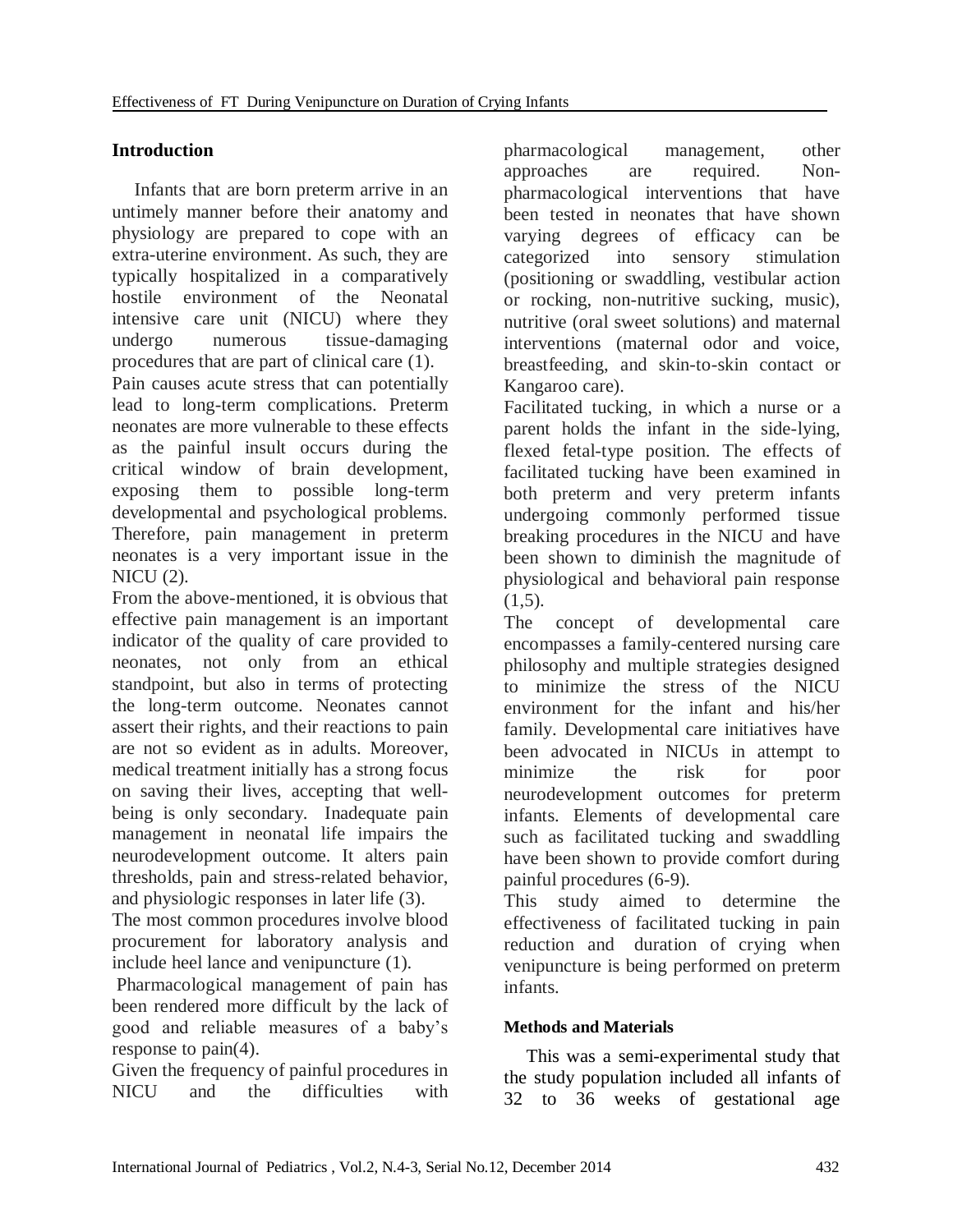hospitalized in the neonatal intensive care ward in Hashemi Nezhad Hospital, Mashhad-Iran, from December 2011 to February 2012.

Inclusion criteria included: 32 to 36 weeks of gestational age, weighing 1200-3200 g, body temperature between 36 to 37.2  $\degree$  C, lack of hypo or hyper glycemic, non-use of tranquilizer or sedative and anticonvulsant drug during the last 24 hours, chronological age less than a week and have not been trying for venous sampling previous.

Eligible infants were selected by convenience sampling, one among the intervention group and controls were. Demographic information based on questionnaires and profile infants filled. The duration of the procedure before venous sampling, the baby was in a relatively quiet environment. At first the baby's temperature is controlled in a normal manner, without clothes and with only a diaper and wrapped in sheets and samples were transferred to a radiating warmer was for acceptance.

After the baby on heating, bed linen was open and set aside. Skin sensor was in the right upper quarter of the baby's liver and temperature was recorded. If the baby's temperature is out of range,  $36 - 37.2$  ° C, were excluded from the study.

All of the blood samples of infants under identical conditions (temperature, light, sound, size and type of needle) and by a skilled NICU nurses, who have at least five years of work in the infants and children, were taken. For all the babies of the same needle was used No. 21 and KBM mark. For control of hypoglycemia, the first drop of blood check by the devices glucometer (INFOPIA model). If not normally be excluded. For Accurate registration information in time of one chronometer was used.

In the infants were enrolled in the study, sampling period since the introduction of the needle to withdraw it in seconds recorded and evaluated.

To evaluate the analgesic effects of facilitated tucking, researcher put your left hand on the head and with his right hand tucked lower limbs inside the belly of the baby.

Facilitated tucking before the needle starts and continued until calm baby or and continued until three minutes after sampling. To measure time cry baby in seconds, criterion for initiation and completion of cry, considered the first sound was audible to the paused that continue for at least five seconds. In control group, to prevent a change in position of baby from the lateral position to supine, a blanket roll back supine infant was placed. The roll not placed baby in the facilitated tucking, only prevent the child from the position change. According to routine hospital did not take any treatment for pain relief.

Credit of collection tools data were evaluated using content validity, to assess reliability, the reliability equivalence was used. For statistical investigation, descriptive statistics (frequency, percentage, and average  $\pm$  normal deviation) were used. For comparing quantitative findings between groups the statistical test of independent ttest was used. The study was done using SPSS16 statistical software and Pvalue<0.05 was significant.



**Fig.1**: In facilitated tucking, nurses holds the infant in the side-lying, flexed fetal-type position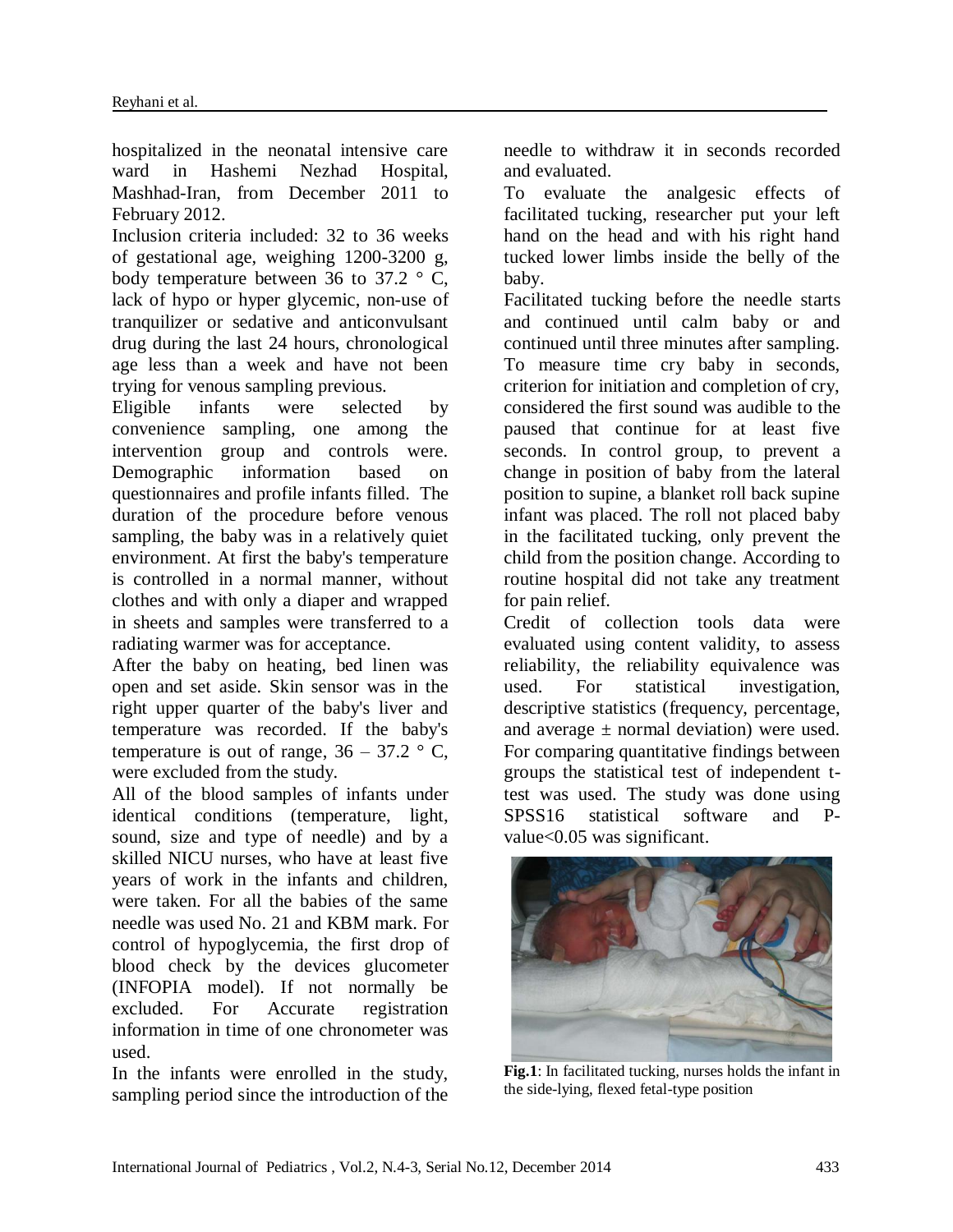## **Results**

This study was performed on 70 infants that were 54.3% male and 45.7% female.

The mean gestational age of infants in study was 34.45±1.22 weeks and weight of infants was between 1250-2950g. Intervention and control groups in terms of gender, birth order, first minute Appearance, Pulse, Grimace, Activity, Respiration (APGAR) scores, gestational age, birth weight and

chronological age, which could affect the results of this study were similar  $(p<0.005)$ .

Using an independent t-test revealed that the two groups are equal. The duration of crying after sampling, in the intervention and control groups, there were significant differences in the level of error 0.05 and this time in the control group was higher than the intervention group (p-value  $=0.024$ ).

**Table 1**: Comparison of The duration of crying after sampling in control and facilitated tucking groups

| Comparison of the<br>duration of crying after<br>sampling | Group                 |                   | P-value                  |
|-----------------------------------------------------------|-----------------------|-------------------|--------------------------|
|                                                           | <b>I</b> intervention | Control           | Independent t            |
|                                                           | Mean $\pm$ SD         | Mean $\pm$ SD     | $t = -2.311$             |
|                                                           | $64.08 \pm 57.44$     | $97.14 \pm 62.14$ | $df = 68$<br>$p = 0.024$ |

# **Discussion**

The findings of this study suggest that facilitated tucking is able to alleviate pain and duration of crying and nurses must be able to carry out facilitated tucking when needed. Pain management and relief is an important part of the infant developmental care that nurses to pay attention.

A similar study we don't found in search, but, in study of Olive et al. [\(2\)](#page-4-1), the premature infant pain profile score for the treatment group was significantly lower  $(6.62 \pm 2.598)$  than for the control group  $(8.52 \pm 299,$  respectively, t = -2.202, p < 0.05).

Johnston et al. [\(1\)](#page-4-0) concluded that the effects of facilitated tucking have been examined in both preterm and very preterm infants undergoing commonly performed tissue breaking procedures in the NICU and have been shown to diminish the magnitude of physiological and behavioral pain response.

Corff et al. [\(10\)](#page-4-5) neonates demonstrated a lower mean heart rate 6–10 minutes poststick ( $p < 0.04$ ), shorter mean crying time ( $p$ ) < 0.001), shorter mean sleep disruption time  $(p < 0.001)$ , and fewer sleep-state changes (p = 0.003) after heel stick with facilitated tucking than without. Facilitated tucking is an effective comfort measure in attenuating premature neonates' psychological and behavioral responses to minor pain.

Axelin et al. [\(11\)](#page-4-6) the highest Neonatal infant pain scale (NIPS) score was median 3 (range from 2 to 6) using facilitated tucking by parents and median 5 (range from 2 to 7) without tucking during suctioning ( p <0.001). The infants calmed down more quickly after facilitated tucking by parents  $(5 s vs. 17 s, p = 0.024).$ 

Nineteen out of twenty parents preferred facilitated tucking during suctioning compared to control care.